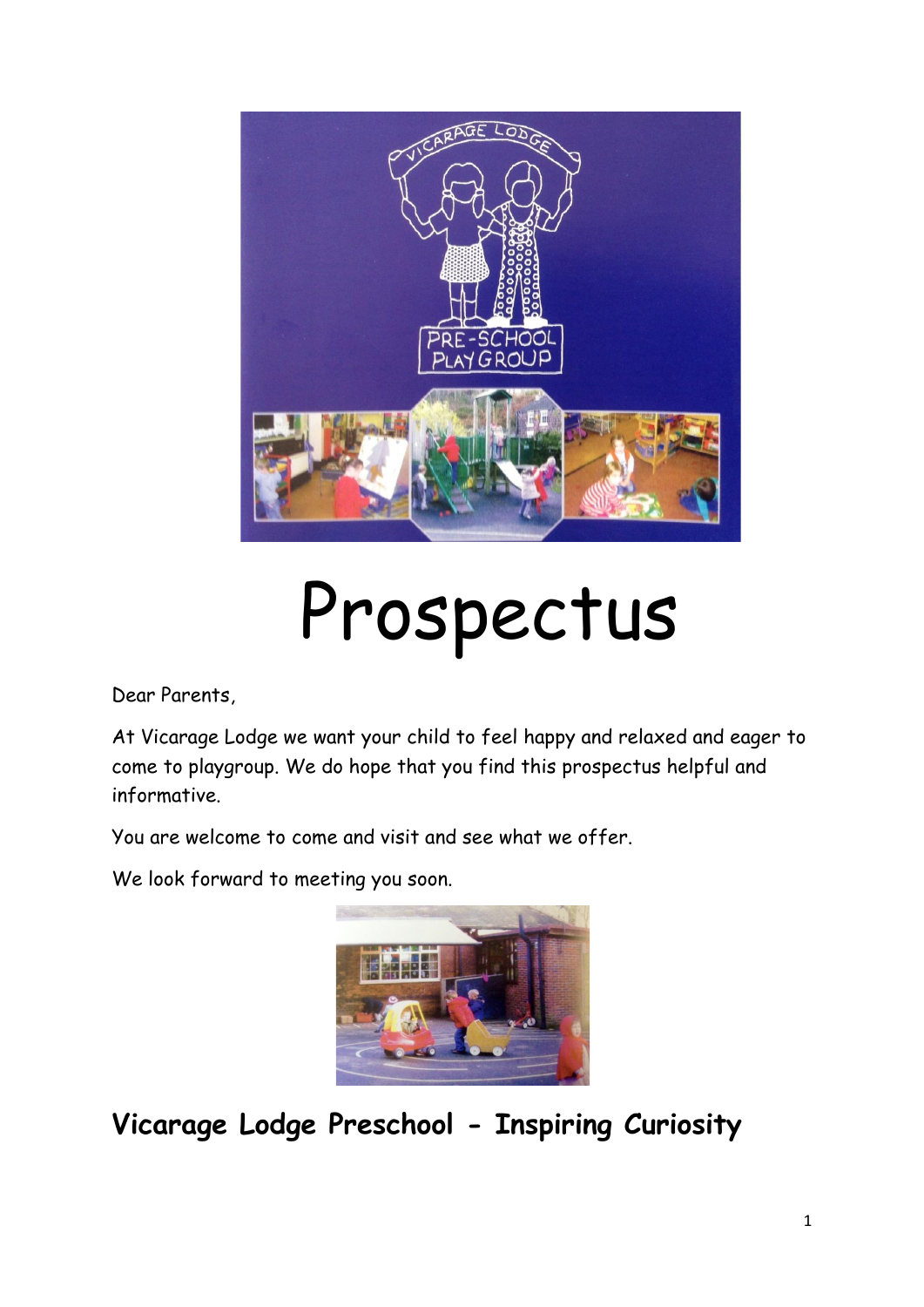# MISSION STATEMENT

Within the group all children are supported in developing their potential, at their own pace, by means of appropriate play, activities and a high level of adult input, within a safe, secure, stimulating environment.

We are able to offer a spacious, child friendly, well-resourced indoor and outdoor play area.

We offer your child a personal key worker who ensures they make satisfying progress within the E.Y.F.S (Early Years Foundation Stage)

Self-motivation is encouraged, as are independence and self-discipline, learning through example set by peers and adults.

We believe strongly in working in partnership with parents to help children learn and develop.



#### **HISTORY**

The first Playgroup in the Runcorn area was formed in 1962 in a private house. Due to the popularity and numbers in the group, they were forced to find larger premises and the Playgroup moved to St Johns Church Hall in Victoria Road. After further growth a second Playgroup was formed which took residence in Vicarage Lodge in 1967. The Playgroup rented the Lodge from the Church of England up until 1989.

During 1989, the Playgroup was threatened with closure due to the development of the surrounding area. To prevent this closure, and the demolition of the building, the Playgroup would have to become responsible for the building, which at the time was in a serious state of disrepair.

For this to become possible the playgroup became a community association by adopting the PPA constitution and also by registering with the Charity Commission. Six trustees

were appointed, these represented appropriate sectors of the local community and an agreement on a 99 year lease was entered into.

The Playgroup now has a management committee consisting of elected parents and supplemented by interested members of the community, who deal with all aspects of the building.

The committee had a number of tasks to carry out, the major one being to secure finance for a program of major refurbishment which began with the erection of a new toilet block, cloakroom, porch/storeroom, roof, floor and lastly a new kitchen and store area. In 2015, thanks to the fundraising efforts of families and friends of Vicarage Lodge and funding from Awards For All and Halton Borough Council the preschool was able to complete the renewal of the whole roof.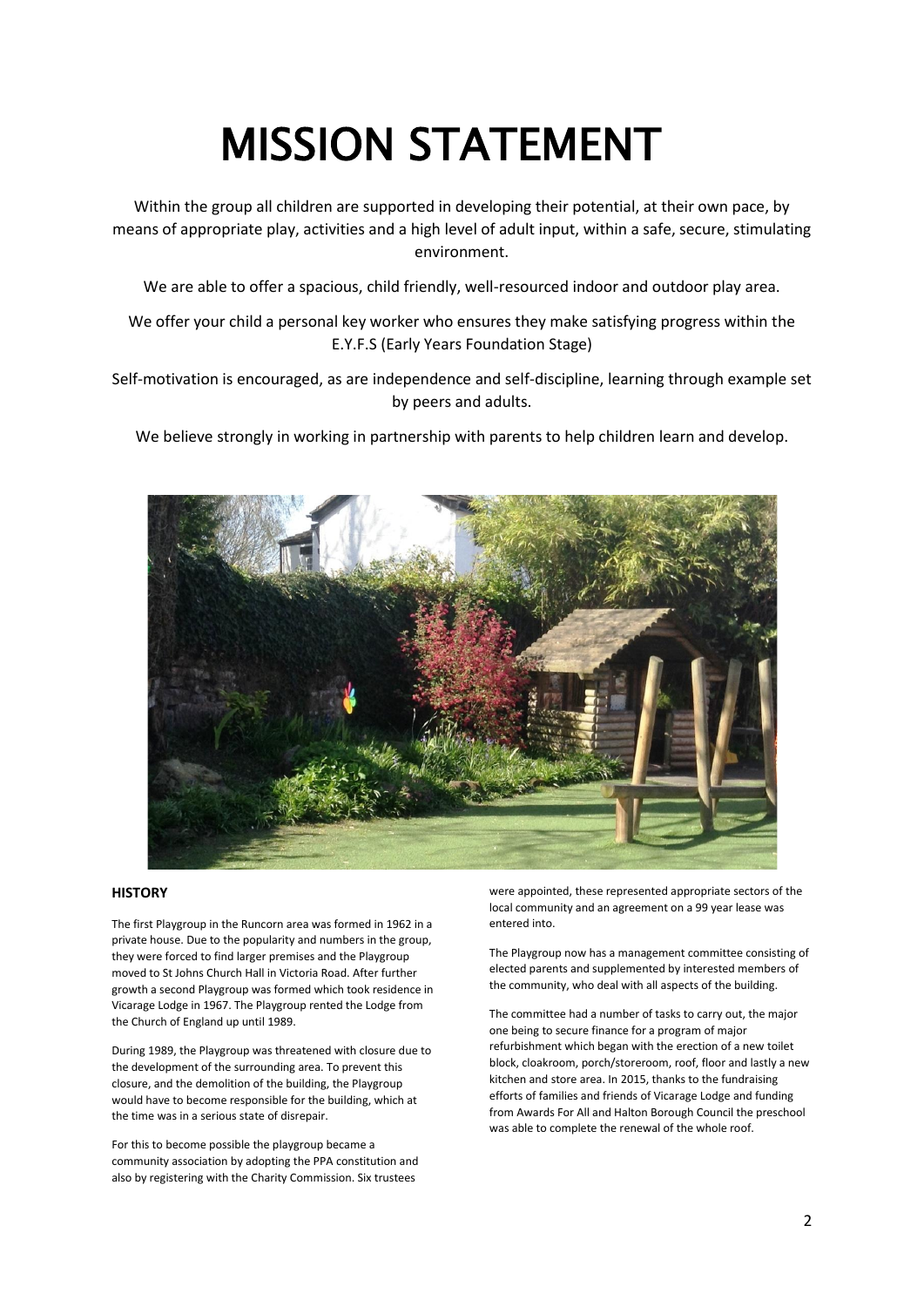The main building is a large room where all play activities are carried out. It is a bright, airy room with plenty of children's work displayed.

We have a large outside play area.

#### **STAFFING**

A high adult: child ratio is essential in providing good quality pre-school care.

Under 3's, 1:4 ratio

Under 5's, 1:8 ratio

We are licensed for up to 28 children at each session.

Weekly staff meetings provide opportunities for staff to undertake curriculum planning and to discuss the children's progress.

Manager

Rachel Yensen

Special Education Needs Co-Ordinator

Danielle Robinson

#### **Preschool Assistants**

All staff are given opportunities and encouraged to undertake training on a regular basis.

All staff have either gained a national Vocational Qualification in "The Education of the Pre-School Child" or are working towards it. All members of staff are qualified First Aiders.

#### **Employment**

Any applications for positions within our group are considered and appointed on the basis of their ability irrespective of race, colour, religion or disability.

#### **Fees**

Fees are payable at the beginning of each week/month by cash, cheque or bank transfer. You will find a current fees list in your welcome pack, or alternatively contact the preschool.

#### **Nursery Grants**

We are registered to receive the Early Years Education grant. This provides funding for every 3 and 4 year old. All children will be eligible for funding at the start of the term after their third birthday.

#### **CONFIDENTIALITY POLICY**

- 1. Staff are aware that any information given to them by Parents is treated in the STRICTEST CONFIDENCE.
- 2. A room is available if a parent wishes to discuss anything in confidence.
- 3. Observations and Children's Files and Records are only available to Staff and Parents / Carers.

#### 4. **CHILD PROTECTION**

We would reassure all concerned that if we were worried in any way, we would take the necessary action and act in a Confidential Manner and follow our policy and procedure.

5. **COMPLAINTS**

We believe that it is in the best interest of Pre-School and Parents that complaints should be taken seriously and dealt with fairly and in a way that respects Confidentiality.

#### 6. **STAFF/COMMITTEE/VOLUNTEERS**

Any information given to the Supervisor/Chairperson will be dealt with in the strictest confidence. Equally, the same applies to staff.

#### **ADMISSIONS POLICY**

We admit children into Preschool from 2 years and 9 months, giving priority to:-

- 1) Waiting List
- 2) Siblings
- 3) Catchment Area

We welcome all children and families irrespective of race, colour, religion and disability.

#### **BEHAVIOUR POLICY**

At Vicarage Lodge we believe children grow and learn in an environment where their rights are respected and they are taught to respect the rights of others. We also believe children play and learn better when they understand what is expected of them.

At Vicarage Lodge we aim to provide an environment which is calm and positive, promoting acceptable behaviour so raising self-esteem and confidence in children.

Staff provide a positive model of behaviour by treating children and adults with care, consideration and respect.

To all aspects of behaviour, good or bad we display a positive, calm, firm but fair attitude at all times. Positive behaviour is praised and comments are made on the behaviour not the child.

When handling conflict between children, positive strategies are used appropriate for that individual child. Discipline will be dealt with in a way that does not humiliate the child or put their health and safety at risk. Physical restraint is only used when the health and safety of the child or others is put at risk. (See restraining guidelines)

Staff work in partnership with parents to inform them about their child's behaviour. This is done through our key worker system to work together with parents to support the child and if needed an Individual Behaviour Plan will be set up. Parents can also take their concerns to the SENCO (Special Educational Needs Coordinator) or BECO (Behaviour Coordinator). Parents will be informed, confidentially, at the end of a session with regards any negative behaviour.

Staff are aware that cultural difference may mean that children interact or behave differently in some circumstances. This will require sensitivity and understanding. Incidents of racial abuse will be reported to EYDCP at Halton Borough Council who is responsible to monitor the incident.

Staff work together using the same strategies to deal with inappropriate behaviour. Training is made available to staff to increase knowledge and understanding. The BECO will liaise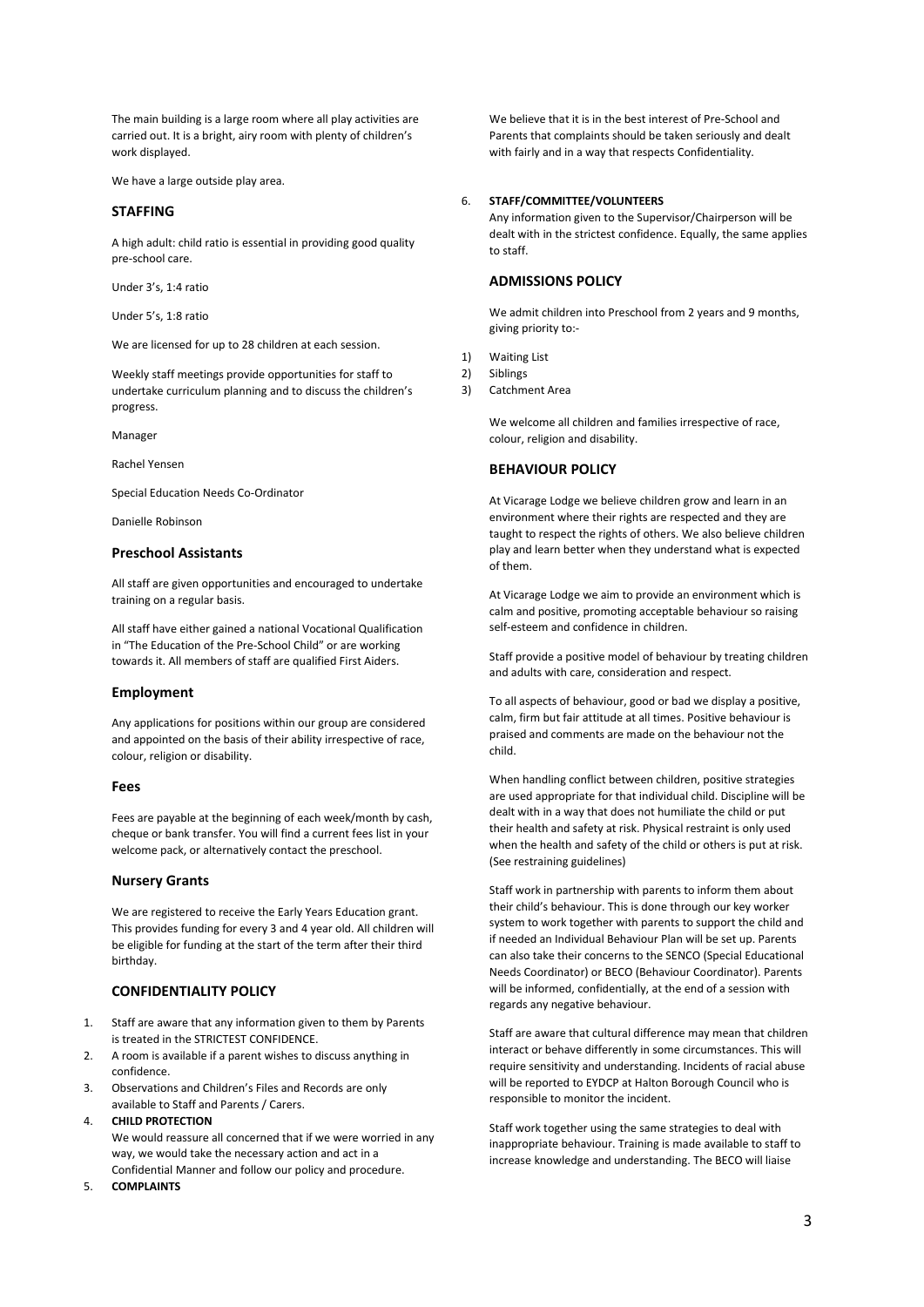with outside agencies and parents where necessary, confidentiality remaining paramount.

Staff and volunteers understand Vicarage Lodge's rules on positive behaviour, as consistency is important.

Bullying, any behaviour which negatively effects someone else either verbal, physical or indirectly will not be tolerated. It is everyone's responsibility to aim to prevent occurrence of bullying and to deal with any incidences quickly and effectively. Parents will be informed about such behaviour and staff will work together to overcome any difficulties.

#### **PARENTAL INVOLVEMENT**

We strive to welcome parents into our Preschool. The management committee consists of elected parents and members of the local commumity who can serve for a maximum of 10 years. The AGM takes place during the Autumn Term. The time, place and conduct of meetings will ensure that all families have an equal opportunity to be involved in the running of our Pre-School group.

We have a parents' rota and would encourage parents, grandparents and carers to take part and work in the group with the children.

We strive to ensure that all parents have opportunities to contribute from their own skills, knowledge and interests to the activities of the group.

Parents are welcomed to assist with fund-raising. Fund-raising is a way in which finances for the upkeep and maintenance can continue. In the past, these have included bingo, Summer Fayre, raffles, Christmas Fayre, book sales……new ideas are always welcome.

#### **STUDENT PLACEMENT**

We recognise that the quality and variety of our work in Preschool makes it an ideal place for students on placements. Colleges and local schools use Vicarage Lodge to offer placements for students during vocational training.

#### **SETTLING IN**

Children cannot play or learn successfully if they are anxious and unhappy. Our settling in procedures aim to help children to feel comfortable, to benefit from what Playgroup has to offer, and to be confident that their parents will return at the end of the session.

#### *In order to accomplish this we will :-*

- Invite parents/carers to visit Preschool with their children during the weeks before admission is planned. This enables children to get to know the staff and the layout of the building. It also gives the staff an idea of the children's capabilities.
- Encourage parents, where appropriate, to separate from their children for brief periods at first, gradually building up to longer absences.
- Reassure parents whose children seem to be taking a long time to settle into Playgroup.
- Parents will be asked for background information of their child, enabling Staff to get to know them.
- Each child will be given a keyworker throughout their stay at playgroup.

#### **WHAT TO WEAR**

In order to feel free to explore and experiment with all kinds of materials, including messy ones, it is best to send children dressed in clothes which are easily washable or not too new. It would also be appreciated if clothes are marked with the child's name.

Shoes should be suitable for safe play when on the climbing frame. We can provide spare clothes on loan if there is an accident. Pre-School t-shirts are available for purchase.

It is good for children to practise the skills that will make them independent. Simple clothing which they can handle themselves will enable them to go to the toilet when they want to and put on and take off their outdoor clothes without being too dependent on other people's help.



#### **SAFETY PRACTICE**

The safety of the young children is of paramount importance.

An emergency number where either you or a reliable person can be contacted will be asked for, together with the name of your GP and Health Visitor.

Children will leave the group only with authorised adults. All adults are aware of the systems in operation for children's arrivals and departures and an adult will be at the door during these periods.

A register of both adults and children is completed as people arrive and leave so that a complete record of all those present is available in an emergency

There are safety locks on the gates in the outside play area and all handles on other doors are out of reach of children.

There are toilets and children's steps and sinks with thermostatically controlled water.

Adults supervise all children at all times. A correctly stocked first aid box is available at all times.

An accident book is always available for the reporting of any accident/incident. Staff and parent/carer sign this. Should an accident occur and a child requires special medical care whilst under our supervision, relevant action will be taken.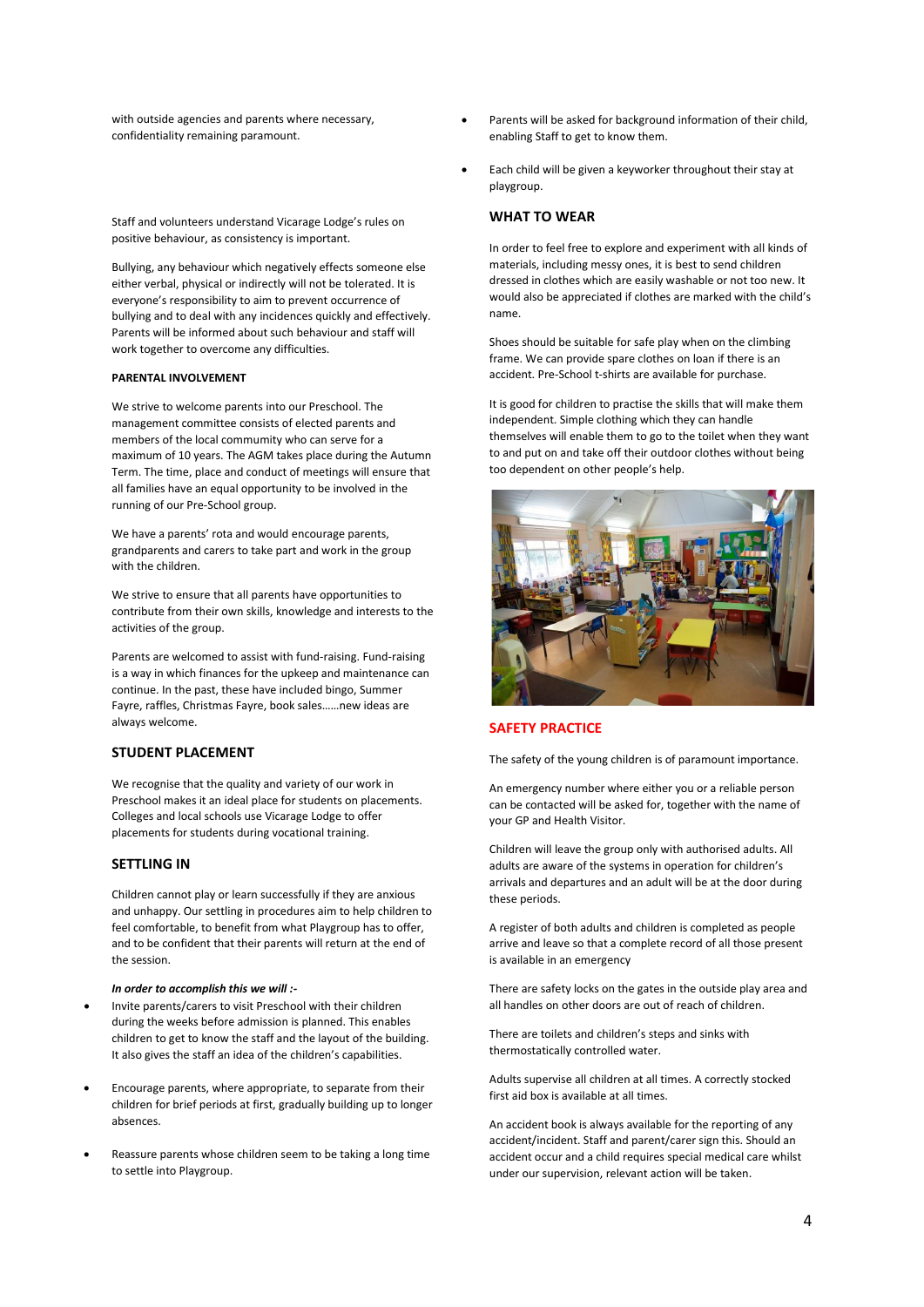Children are excluded from the storeroom where cleaning fluids are kept, where chairs are stacked and where anything not generally suitable for children is kept.

The building is a designated No Smoking Area. The staff are responsible for holding fire drills on a monthly basis, the procedure being:

- 1. Staff and helpers to gather all the children together and evacuate them from the building in an orderly and calm manner.
- 2. Person in charge will do a sweeping check of all rooms and collect register, signing in books, phone and grab and go bag
- 3. The person in charge will unlock the garden gate using keys from the grab and go bag. If the gate cannot be unlocked the garden fire exit will be used.
- 4. Assembly point for garden fire exit is the Vicarage driveway. The assembly point for the main porch fire exit is the Cenotaph.
- 5. All adults and children to gather at the appropriate assembly point. Children will be told to hold hands and will accompanied by adults at all times.
- 6. Person in charge to delegate an adult to call emergency services using preschool mobile phone or phone box at bottom of Highlands Road.
- 7. Person in charge to call register to account for all children and adults

In the event of the building being unsafe to re-enter:

- 8. The group will be taken to the nearest safe building (Bakehouse/Southlands Court) . Person in charge will delegate an adult to remain at assembly point whilst awaiting fire brigade
- 9. Person in charge to contact parent/carers. At least 2 staff will remain with the children until they have been collected by parents.
- 10. At no point must any adult of child re-enter the building until it is safe to do so.

#### **CURRICULUM**

At Vicarage Lodge we strive to provide a stimulating, ordered and loving environment.

We aim to help children become fully developed caring people, capable of working in every way to the best of their ability.

Staff meet weekly to undertake keyworker/curriculum planning.

By means of developmentally appropriate play activities and a high adult:child ratio we offer a balanced, flexible curriculum which provides children with opportunities to work towards the Early Years Foundation Stage.

These being:-

- **Personal and social development:** which focuses on children learning how to work, play, co-operate with others and function in a group beyond the family.
- **Communication and Language:** which focuses on children's developing competence in talking, understanding and listening.
- **Physical development:** which focuses on children's developing physical control, mobility, awareness of space and manipulative skills in indoor and outdoor environments.
- Literacy: which focuses on childrens development of reading and writing.
- **Mathematics:** which covers aspects of mathematical understanding and provides the foundation for numeracy.
- **Understanding of the world:** which focuses of children's developing knowledge and understanding of their environment, other people and features of the natural and made world.
- **Expressive Art and Design:** which focuses on the development of children's imagination and their ability to communicate and to express ideas and feelings in creative ways.

Children's records and all details are kept safe and confidential at all times and are only accessible to Playgroup staff or respective parents.

Arrangements will be made for staff and parents to meet twice a year at parent's evenings to discuss their child's development.

However, should any problem or query arise regarding their child, parents are welcome at any time to discuss the matter.

#### **KEY PERSON**

When a child first starts preschool they will have been designated a keyperson. The keyperson will begin to liaise with the child's parents immediately, explaining who they are, what the keyperson system is and giving them an entry profile to fill in about the child. They will monitor the settling in of the child and begin the initial assessment on entry.

It is the role of the keyperson to set up and keep up to date each of their children's profiles, which they update at the end of each term. During this time they will continuously monitor each child's progress through daily and weekly observations, group assessment, individual assessment and feedback from weekly keyperson/staff meetings. This monitoring helps the keyperson assess individual needs of a child which they will then take forward into the planning of the curriculum.

#### **COMPLAINTS PROCEDURE**

At Vicarage Lodge we believe that most complaints are made constructively and can be sorted out at an early stage. We also believe that it is in the best interests of our pre-school and parents that complaints should be taken seriously and dealt with fairly and in a way which respects confidentiality.

We believe children and parents are entitled to expect courtesy and prompt, careful attention to their needs and wishes. Our intention is to work in partnership with parents and the community generally and we welcome suggestions on how to improve our group at any time.

We like to think that parents could bring to the Preschool staff any complaints or misunderstandings and discuss them openly and hopefully resolve the problem.

Complaints of a formal or serious nature should be referred to the Chairperson of the management committee. Should there be a need for further action or if the parent would prefer to deal independently, the following department should be contacted:

Ofsted National Business Unit Picadilly Gate, Store Street Manchester, M1 2WD Tel 0300 123 1231 Email – [enquiries@ofsted.gov.uk](mailto:enquiries@ofsted.gov.uk)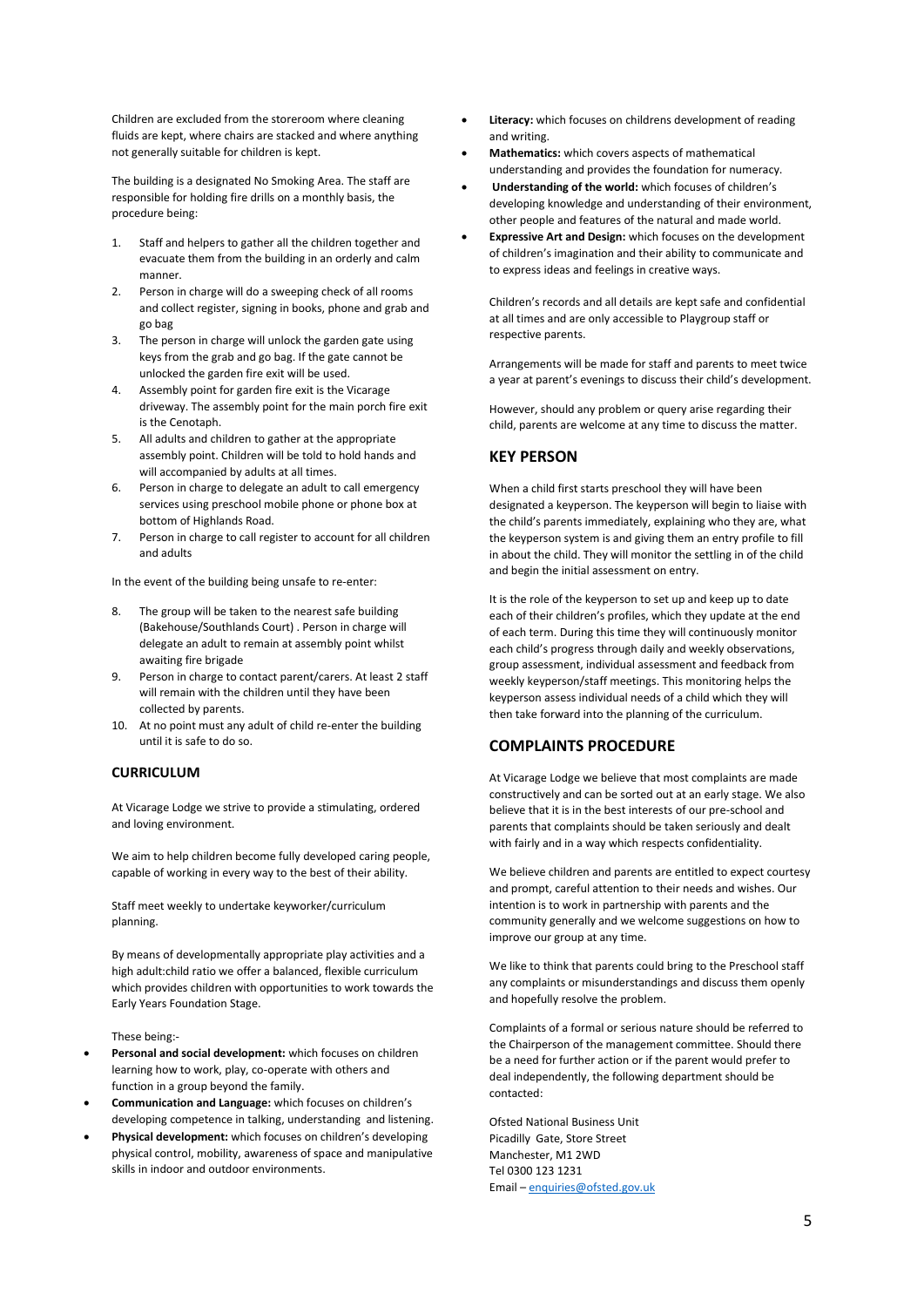#### **CHILD PROTECTION POLICY**

At Vicarage Lodge all staff are aware of the sensitive nature of child abuse.

All staff have undertaken some relevant training and will continue to do so.

We would reassure all concerned that if we were worried in any way, we would take the necessary action and act in a confidential manner.

In the event of a parent/carer attempting to collect a child from Preschool under the influence of drink/drugs, the Preschool staff have the authority not to release the child, but in his/her interest we would telephone the following:

- 1. Emergency contact number
- 2. Contact Duty Officer
- 3. Police

In cases of sexual abuse, in the interest of the child's safety, the Preschool Manager or Deputy would have the authority to contact the Duty Officer directly.

#### **CHILD ILLNESS POLICY**

In the event of a child becoming ill during a Preschool session the child will be isolated from the other children, and will stay with a member of staff. Meanwhile, the parents/emergency contact will be informed and asked to collect the child as soon as possible.

Should there be an outbreak of any communicable infection, e.g. Rubella, Conjunctivitis, Chicken Pox, Whooping Cough etc. all parents will be informed by the notice board and/or the newsletter.

In order to ensure that children and staff are protected from infectious diseases and blood borne viruses, adults in Preschool will ensure certain good hygiene practises are observed, as specified in our Health Policy.

We would reassure all concerned that any parent wishing to discuss issues relating to HIV and their child may do so in the strictest confidence.

Staff at Preschool are aware of current information regarding HIV and the under 5's. Where appropriate, staff will attend inservice training.

#### **HEALTH**

.

Parents are asked not to bring into Preschool any child with infectious diseases, i.e. Measles, Rubella, Chicken Pox, Mumps, Head Lice, Impetigo and Conjunctivitis until all symptoms subside.

It is not our policy to administer medications unless prescribed by a doctor.

When we do administer medication, we require written information from the parent, giving clear instructions about the dosage, administration of the medication and permission for a member of staff to follow the instructions.

To prevent the spread of all infection, adults in the group will ensure certain good practises are observed.

• Hands are washed after using the toilet

- A large box of tissues is available and children are encouraged to blow and wipe their noses when necessary
- Children are encouraged to shield their mouths when coughing
- Paper towels used and disposed of appropriately
- Staff wear gloves when cleaning or clearing up
- Staff wear gloves when dealing with accidents or illnesses
- Open cuts or sores must be covered

#### **SPECIAL NEEDS AND DISABILITIES POLICY**

At Vicarage Lodge we have regard for the DfES Special Educational Needs and Disabilities Code of Practise (2014) to ensure the identification, assessment and response to children with Special Educational Needs and Disabilities.

All children are admitted to Preschool and staff will support parents and children with special needs and disabilities. To do this staff work in close partnership with parents taking their views into account and other agencies where necessary to meet the individual needs of the child.

At Vicarage Lodge we aim to identify the special needs of children with SEND through our observation and record keeping which operates in conjunction with parents ensuring the child's needs are met. Where Individual SEN Support Plans are in place these are monitored regularly, working with the input of parents and outside agencies where necessary.

These records are confidential and parents are kept informed and are able to contribute at all stages of assessment, planning, any interaction between outside agencies and the SENCO and all reviews of their child's education. We also monitor and review our practise and provision and make appropriate adjustments.

Parents are given information on sources of independent advice. They are also informed about the complaints and appeals procedure.

There is a member of staff at Vicarage Lodge who is a qualified SENCO's (Special Educational Needs Coordinators). If a special need is identified the SENCO's name is given to parents. The SENCO's attends continuous training in special needs issues.

All staff are aware of children with special needs and this is supported by the child's keyperson and the SENCO. Information about special needs acquired by the SENCO's through training is cascaded to staff where necessary.

Preschool uses an inclusive play strategy, which makes play opportunities conducive to inclusion. Differentiations are made in planning to meet the needs on individual children. The physical environment is assessed before a child with SEND is admitted to preschool. If changes need to be made to the environment or extra equipment needed, funding will be sought for purchase, hire or adaptation. All specialist equipment will be checked regularly for damage or that it is fulfilling its required purpose. Any changes or repairs will be carried out as soon as possible.

The SENCO and keyperson will liaise with other professionals to ensure a successful transition between schools or settings. Relevant information will be passed to new settings with parental consent.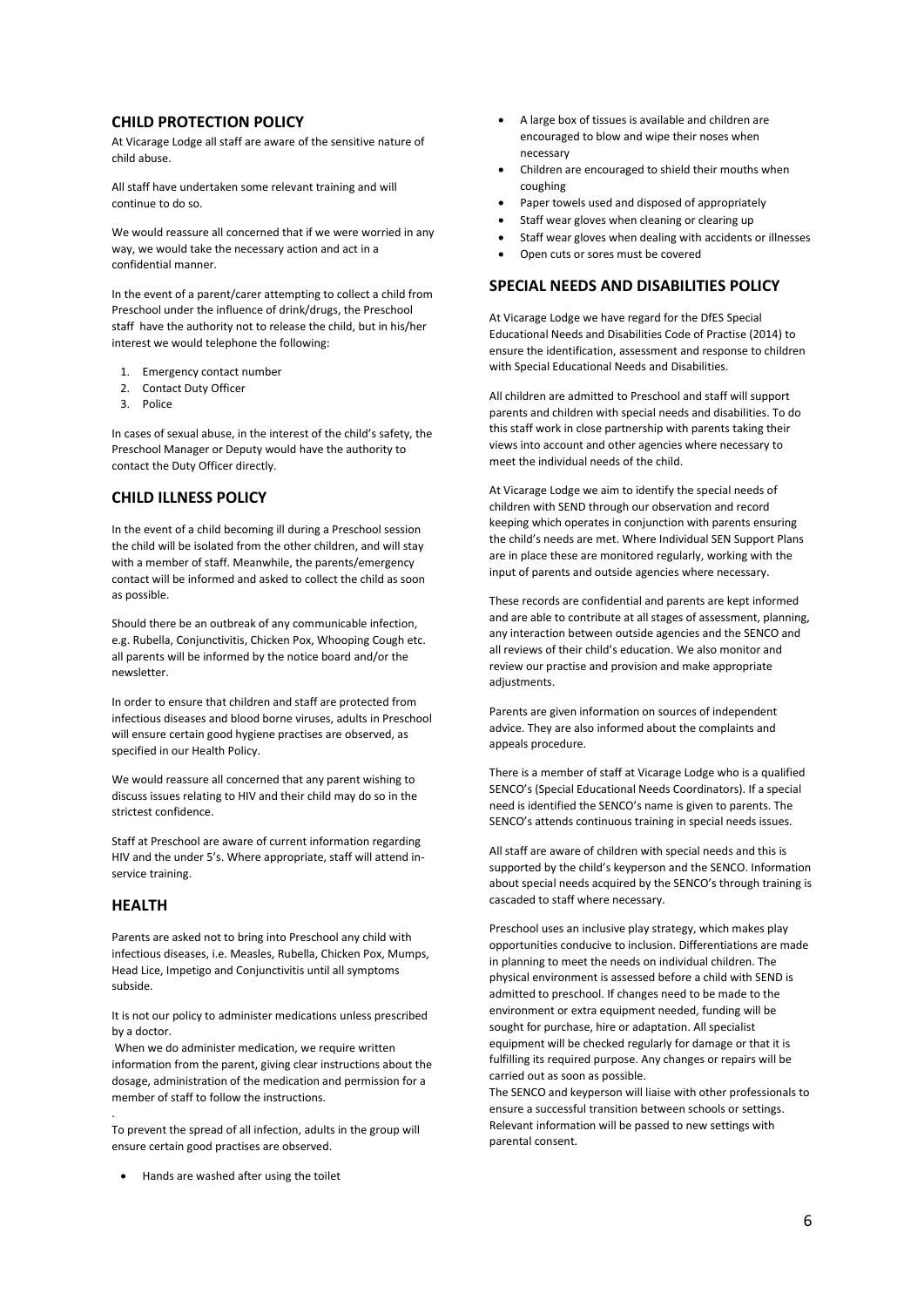#### **DIET**

The sharing of refreshments can play an important part in the social life of our Preschool.

- All food snacks provided are nutritious, avoiding large quantities of fat, sugar, salt, additives, preservatives and colourings
- A multi-cultural diet is offered to ensure that children from all backgrounds encounter familiar tastes and all children have the opportunity to also try unfamiliar foods.
- Children's medical and personal dietary requirements are respected

*Milk provided for children is semi skimmed, we also have water as an alternative.*

### **Lunch Club**

We operate a lunch club from 12noon to 12.45pm. This may be used as an add on to a session or to combine two sessions allowing children to access a full day in preschool. Places must be booked for a full term and we require parents to provide a healthy packed lunch for their child.

#### **EQUAL OPPORTUNITIES POLICY**

- 1. At Vicarage Lodge Pre-School Playgroup, we believe that our group's activities should be open to all children and families irrespective of race, colour, religion, disability or HIV/AIDS.
- 2. We will encourage each child to fully develop as an individual.
- 3. All children and adults will be spoken to and treated with respect. Consideration will be given to individual personalities and needs.
- 4. All children will be encouraged to become involved in all daily activities.
- 5. All boys and girls will be rewarded and disciplined in the same way. We endorse positive desirable behaviour, and any negative, racist or sexist behaviour will not be tolerated.
- 6. We promote respect and tolerance of others, regardless of race, creed or other differences enabling each child to begin to develop an open view of the world and all its people.
- 7. All children will be treated as individuals, therefore appropriate activities are devised daily to cater for every child's needs.
- 8. Our literature and resources will be reviewed and updated regularly, maintaining high standards of appropriate educational materials.
- 9. Our activities will include information and resources from a wide range of cultures and environments and will provide opportunities for the discussion of other societies, values and beliefs.
- 10. Appropriate methods and materials will be used to help children whose first language is not English.
- 11. All children will be offered the opportunity to play outdoors and to participate in playgroup outings.
- 12. We would like to enlist the co-operation of all preschool staff, all children and their parents and all visitors to playgroup in the implementation of this policy.

#### **EQUIPMENT AND TOYS**

We provide toys and equipment to enable children, with adult help, to develop new skills and concepts. Our equipment will help a child to move forward in the Early Years Foundation Stage.

The equipment we provide is appropriate for the ages and stages of the children.

Equipment conforms to all relevant safety regulations and is sound and well made. Equipment is checked regularly, and any dangerous items are repaired or discarded.

We have a large outside play area. Our equipment is extensive, of good quality, is erected with care and checked regularly.